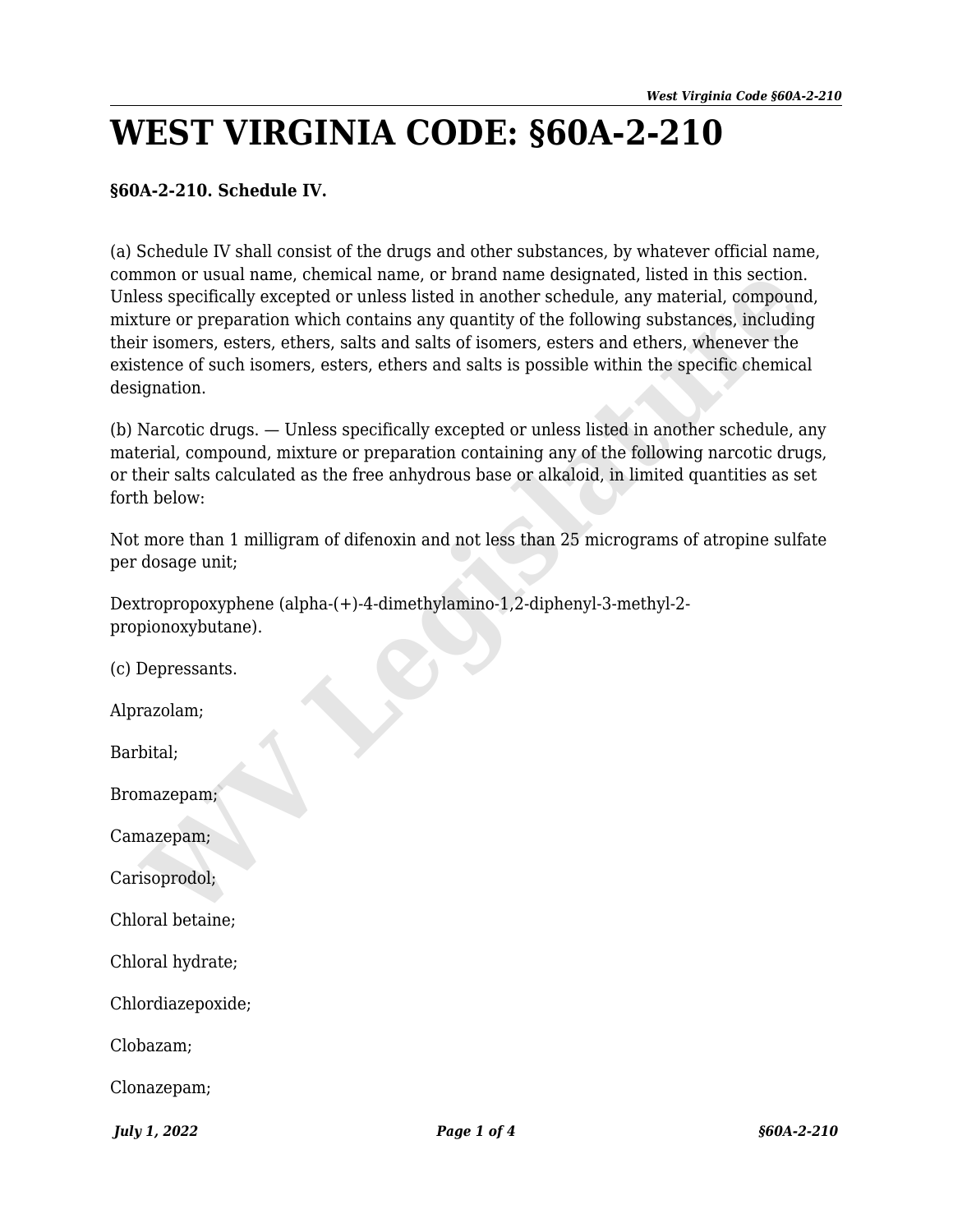Clorazepate;

Clotiazepam;

Cloxazolam;

Delorazepam;

Diazepam;

Dichloralphenazone; zepam;<br>hloralphenazone;<br>chloryynol;<br>inamate;<br>yl loflazepate;<br>diazepam;<br>titrazepam;<br>propofol;<br>azepam;<br>azolam;<br>azolam;<br>azolam;<br>azolam;<br>azolam;<br>azolam;<br>azolam;<br>azolam;<br>azolam;<br>metazepam;<br>azolam;<br>azolam;

Estazolam;

Ethchlorvynol;

Ethinamate;

Ethyl loflazepate;

Fludiazepam;

Flunitrazepam;

Flurazepam;

Fospropofol;

Halazepam;

Haloxazolam;

Ketazolam;

Loprazolam;

Lorazepam;

Lormetazepam;

Mebutamate;

Medazepam;

Meprobamate;

Methohexital;

*July 1, 2022 Page 2 of 4 §60A-2-210*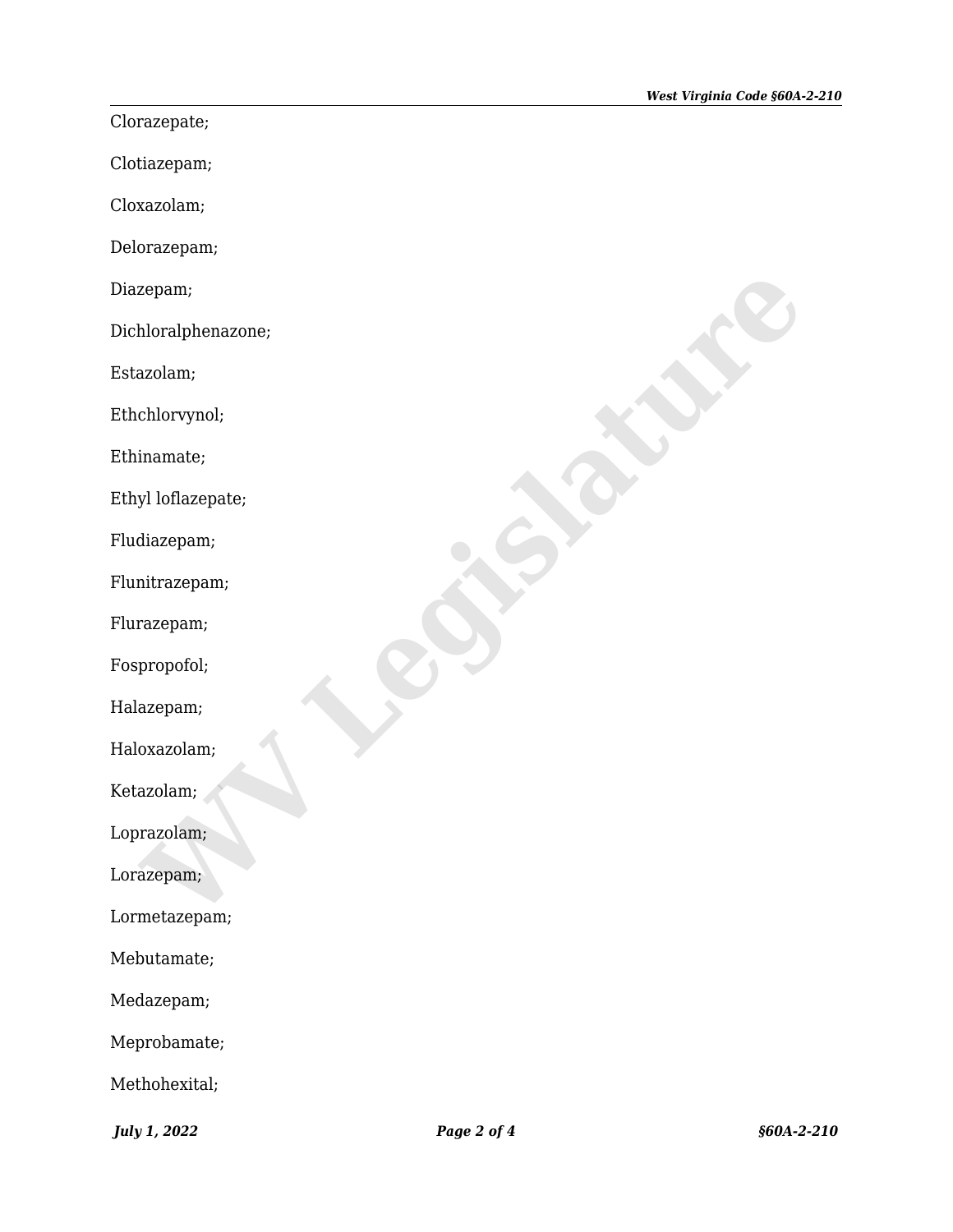Midazolam; Nimetazepam; Nitrazepam; Nordiazepam; Oxazepam; Oxazolam; Paraldehyde; Petrichloral; Phenobarbital; Pinazepam; Prazepam; Quazepam; Temazepam; Tetrazepam; Triazolam; Zaleplon; Zolpidem; Zopiclone' rdiazepam;<br>
xzepam;<br>
xzepam;<br>
aldehyde;<br>
mobarbital;<br>
azepam;<br>
xzepam;<br>
xzepam;<br>
xzepam;<br>
xzepam;<br>
xzepam;<br>
xzepam;<br>
xzepam;<br>
xzepam;<br>
xidem;<br>
xidem;<br>
xidem;<br>
xidem;<br>
xidem;<br>
xidem;<br>
xidem;<br>
xidem;<br>
xidem;<br>
xidem;<br>
xidem;<br>

Suvorexant ([(7R)-4-(5-chloro-1,3-benzoxazol-2-yl)-7-methyl-1,4-diazepan-1-yl] [5-methyl-2- (2H-1,2,3-triazol-2-yl)phenyl]methanone).

(d) Any material, compound, mixture or preparation which contains any quantity of Fenfluramine and Dexfenfluramine.

(e) Stimulants.

Cathine ((+)-norpseudoephedrine);

Methylphenobarbital (mephobarbital);